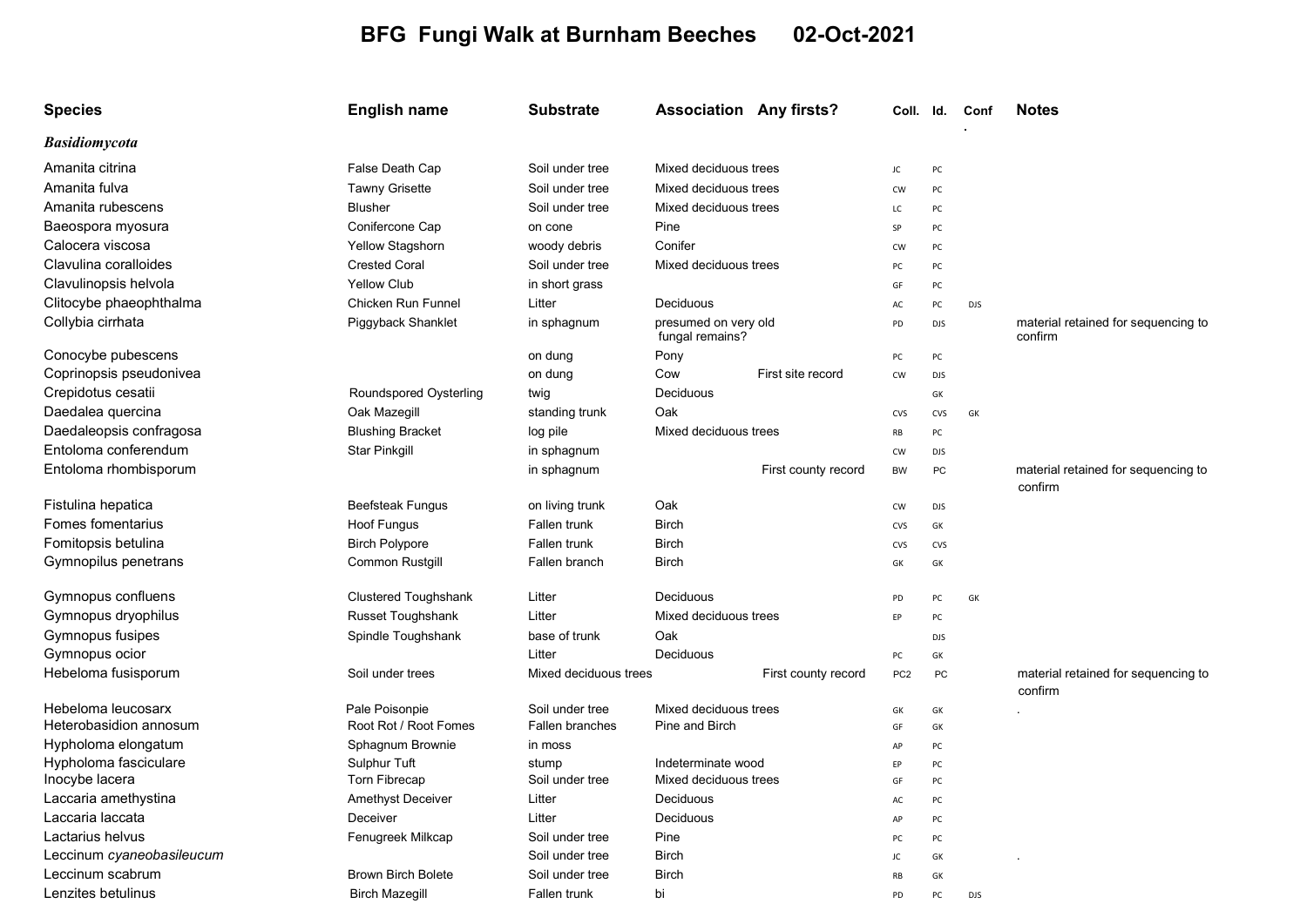| Marasmius androsaceus     | Horsehair Parachute        | mossy litter     | Pine                                 |                   | GF              | GK         |                                                |
|---------------------------|----------------------------|------------------|--------------------------------------|-------------------|-----------------|------------|------------------------------------------------|
| Mycena tenerrima          | <b>Frosty Bonnet</b>       | on fallen wood   | Deciduous                            |                   | CW              | PC         |                                                |
| Mycena epipterygia        | Yellowleg Bonnet           | Moss             |                                      |                   | GF              | PC         |                                                |
| Mycena filopes            | Iodine Bonnet              | on fallen trunk  | Willow                               |                   | GK              | PC         |                                                |
| Mycena galericulata       | <b>Common Bonnet</b>       | on wood          | Indeterminate wood                   |                   | JC              | PC         |                                                |
| Mycena galopus            | <b>Milking Bonnet</b>      | Litter           | Deciduous                            |                   | CW              | GK         |                                                |
| Mycena haematopus         | <b>Burgundydrop Bonnet</b> | on wood          | Indeterminate wood                   |                   | GF              | GK         |                                                |
| Mycena pseudocorticola    |                            | Fallen trunk     | Willow                               |                   | BW              | <b>BW</b>  | PC                                             |
| Mycoacia fuscoatra        |                            | on wood          | Indeterminate wood                   |                   | SP              | <b>DJS</b> |                                                |
| Paxillus involutus        | <b>Brown Rollrim</b>       | Soil under tree  | Mixed deciduous trees                |                   |                 | PC         |                                                |
| Phlebia tremellosa        | Jelly Rot                  | stick            | Deciduous                            |                   | JM              | <b>DJS</b> |                                                |
| Plicaturopsis crispa      | Crimped Gill               | Fallen branch    | Birch                                |                   | BW              | PC         |                                                |
| <b>Pluteus salicinus</b>  | <b>Willow Shield</b>       | on wood          | Indeterminate wood                   |                   | PC <sub>2</sub> | PC         |                                                |
| Polyporus tuberaster      | <b>Tuberous Polypore</b>   | stick            | Deciduous                            |                   | RB              | <b>DJS</b> |                                                |
| Postia ceriflua           |                            | fallen branch    | <b>Birch</b>                         |                   | <b>CVS</b>      | <b>DJS</b> | material retained for sequencing to<br>confirm |
| Psathyrella candolleana   | Pale Brittlestem           | Grassy path edge |                                      |                   |                 | PC         |                                                |
| Rhodocollybia maculata    | Spotted Toughshank         | Soil under tree  | Conifer                              |                   | JW              | PC         |                                                |
| Rickenella fibula         | Orange Mosscap             | Moss             | GF                                   |                   | GK              | PC         |                                                |
| Russula betularum         | <b>Birch Brittlegill</b>   | Soil under tree  | Birch                                |                   | GK              | GK         |                                                |
| Russula ochroleuca        | Ochre Brittlegill          | Soil under tree  | Mixed deciduous trees                |                   | CVS             | CVS        |                                                |
| Russula parazurea         | Powdery Brittlegill        | Soil under tree  | Oak                                  |                   | <b>DJS</b>      | GK         |                                                |
| Schizopora paradoxa       | <b>Split Porecrust</b>     | stick            | Deciduous                            |                   | CVS             | CVS        |                                                |
| Scleroderma citrinum      | <b>Common Earthball</b>    | Soil under tree  | Oak                                  |                   | JW              | PC         |                                                |
| Scleroderma verrucosum    | Scaly Earthball            | Soil under tree  | Oak                                  |                   | LC              | PC         |                                                |
| Skeletocutis nivea        | Hazel Bracket              | stick            | Deciduous                            |                   | SP              | PC         |                                                |
| Stropharia semiglobata    | Dung Roundhead             | on dung          | cow                                  |                   | CW              | GK         | <b>DJS</b>                                     |
| Suillus bovinus           | <b>Bovine Bolete</b>       | Soil under tree  | Pine                                 |                   | CW              | PC         |                                                |
| Trametes versicolor       | Turkeytail                 | stick            | Deciduous                            |                   | SP              | <b>DJS</b> |                                                |
| Trichaptum abietinum      | Purplepore Bracket         | Fallen trunk     | Conifer                              |                   | PC              | PC         |                                                |
| Xerula radicata           | Rooting Shank              | Litter           | Deciduous                            |                   | CVS             | CVS        | PC                                             |
| <b>Ascomycota</b>         |                            |                  |                                      |                   |                 |            |                                                |
| Cercophora coprophila     |                            | on dung          | Cow                                  | First site record | SP              | SP         | <b>DJS</b>                                     |
| Trochila ilicina          | <b>Holly Speckle</b>       | dead leaf        | Holly                                |                   | SP              | SP         |                                                |
| Myxomycota                |                            |                  |                                      |                   |                 |            |                                                |
| Fuligo septica var. flava | Dog's Vomit                | on wood          | Indeterminate wood                   |                   | PC              | PC         |                                                |
| Hemitrichia calyculata    |                            | on wood          | Indeterminate wood First site record |                   | BW              | BW         |                                                |
| Tubifera ferruginosa      | Red Raspberry Slime        | on wood          | Conifer                              |                   | BW              | BW         |                                                |
|                           |                            |                  |                                      |                   |                 |            |                                                |

Record count for site: 71